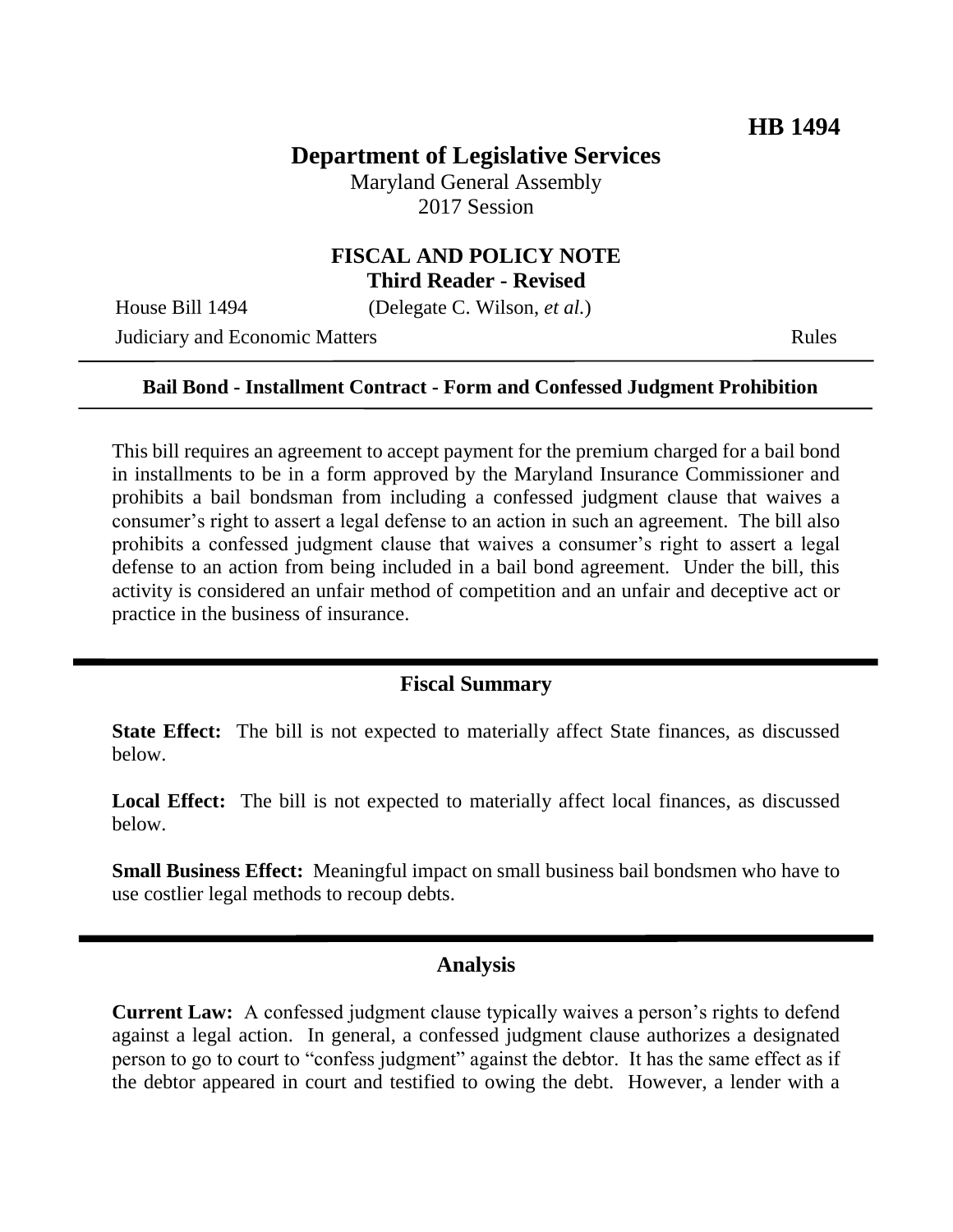confessed judgment does not need to produce witnesses or evidence of the debt beyond an affidavit.

Under Maryland Rule 2-611, a complaint seeking a confessed judgment must be accompanied by the original or a copy of the written instrument authorizing the confession of judgment for a liquidated amount and an affidavit in a form specified under the rule. The affidavit includes attestations that the instrument does not evidence or arise from specified types of transactions (including a consumer loan or a consumer transaction, as specified) for which confessed judgement clauses are prohibited. The court must direct the clerk to enter the judgment if the court determines that the complaint complies with these requirements and demonstrates a factual and legal basis for entitlement to a confessed judgment. Promptly after entering a judgment, the clerk must issue a notice informing the defendant (the debtor) of entry of the judgment and of the latest time at which the defendant may file a motion to open, modify, or vacate the judgment. If the address of the defendant is stated in the affidavit, the notice and copies of the original pleadings must be served on the defendant. If this is not the case, then the rule provides for alternate notice. The defendant may move to open, modify, or vacate the judgment within specified time limits, and the motion must state the legal and factual basis for defense to the claim.

If the court finds that there is substantial and sufficient basis for an actual controversy as to the merits of the action, the court must order the judgment by confession opened, modified, or vacated and permit the defendant to file a responsive pleading.

Unless the court orders otherwise, property must not be sold in execution of a judgment by confession and wages or other debt must not be remitted by a garnishee to the judgment creditor until the expiration of the time for filing a motion and the disposition of any motion so filed.

*Unfair Methods of Competition, Unfair and Deceptive Acts or Practices, and License Violations:* A person may not engage in the State in a trade practice that is defined in Title 27 of the Insurance Article as, or determined under Title 27 to be, an unfair method of competition or an unfair or deceptive act or practice in the business of insurance.

If the Insurance Commissioner finds that a person in the State has engaged or is engaging in an act or practice that is defined in or prohibited under Title 27, the commissioner must order the person to cease and desist from the act or practice. Violation of a cease and desist order is deemed to be and is punishable as a violation of the Insurance Article. An issued cease and desist order or an order of court that enforces it does not relieve any person affected by the order from any other liability, penalty, or forfeiture under law.

HB 1494/ Page 2 The Insurance Commissioner is authorized to suspend, revoke, or refuse to renew or reinstate the license of a bail bondsman who violates the provisions regarding the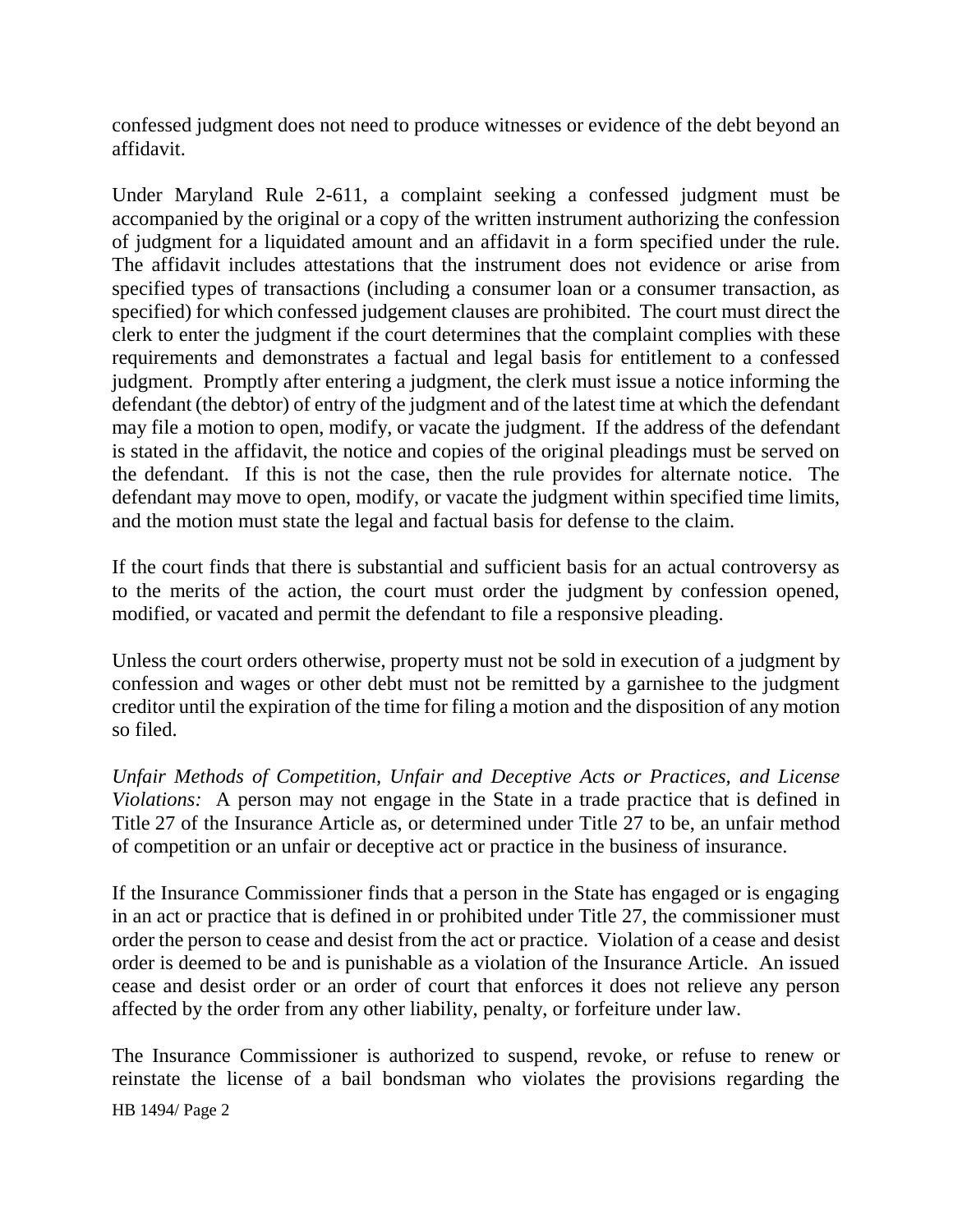arrangement of installment payments. Instead of, or in addition to, suspending or revoking the license, the license holder is subject to a penalty of a minimum of \$100 to a maximum of \$500 for each violation, and the license holder is also subject to an order of restitution.

*Confessed Judgments in Consumer Loans and Consumer Transactions:* With respect to a consumer loan for an amount up to \$6,000, § 12-311 of the Commercial Law Article prohibits a lender from taking as a security for a loan any confession of judgment or power of attorney to him or to a third person to confess judgment or appear for the borrower in a judicial proceeding. The Maryland Consumer Protection Act (Title 13, Subtitle 3 of the Commercial Law Article) specifically prohibits a contract related to a consumer transaction from containing a confessed judgment that waives the consumer's right to assert a legal defense to an action and considers this an unfair and deceptive trade practice.

**State Expenditures:** The Maryland Insurance Administration advises that it can implement the bill's requirements, including the development of an installment agreement form, with existing budgeted resources.

The Judiciary advises that it cannot determine the fiscal impact of the bill because it does not have any data from which to project the additional court time that may result from adjudication of cases under the bill. However, according to the Maryland Judiciary's *Annual Statistical Abstract – FY 2015*, 291,219 civil cases were filed in the District Court during fiscal 2015. Thus, this analysis assumes that the bill does not materially affect District Court caseloads.

**Local Expenditures:** An estimated 267,261 civil (general) cases were filed in the State's circuit courts during fiscal 2015. Thus, the bill does not materially affect circuit court caseloads.

**Small Business Effect:** Small business bail bondsmen who are able to obtain a confessed judgment from debtors for payments owed have to resort to potentially costlier legal methods to obtain judgments for these debts. The bill may also impact the content of contracts between bail bondsman and their customers.

## **Additional Information**

**Prior Introductions:** None.

**Cross File:** SB 459 (Senator Feldman, *et al.*) - Finance.

**Information Source(s):** Judiciary (Administrative Office of the Courts); Maryland Insurance Administration; Department of Legislative Services

HB 1494/ Page 3